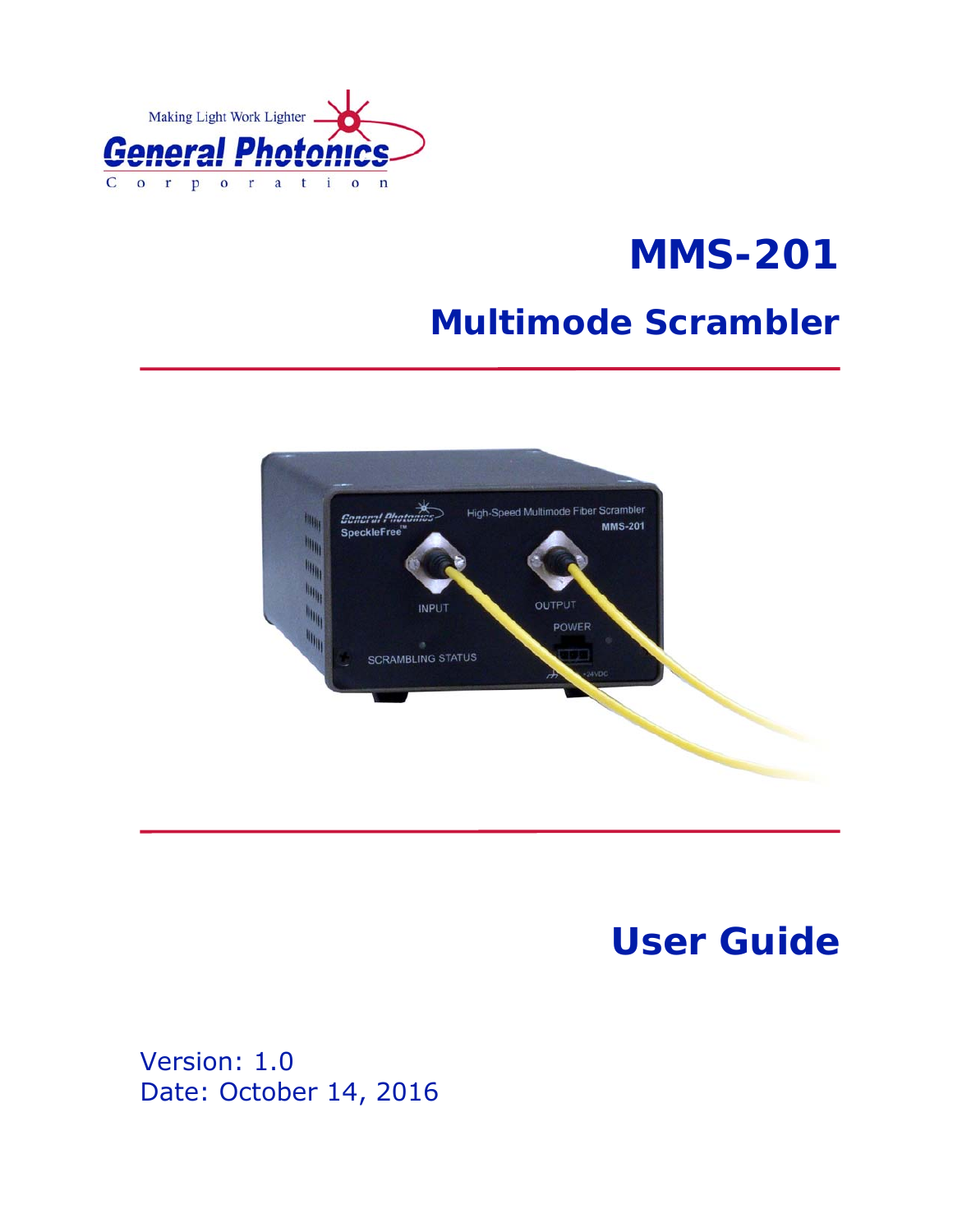**General Photonics Corporation is located in Chino California. For more information visit the company's website at: www.generalphotonics.com or call 909-590-5473**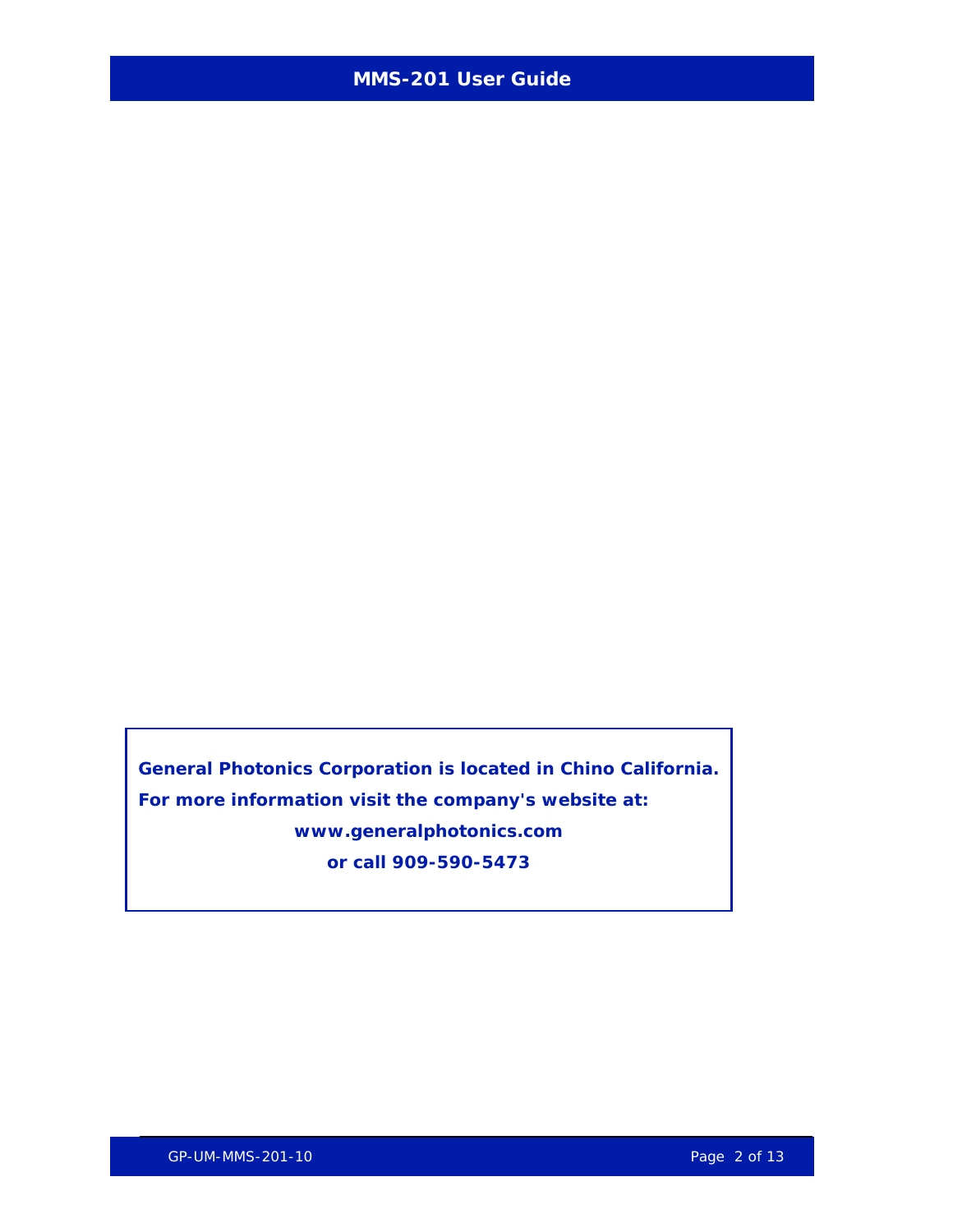#### SAFETY CONSIDERATIONS

The following safety precautions must be observed during operation of this product. Failure to comply with these precautions or with specific warnings elsewhere in this manual violates safety standards of design, manufacture, and intended use of the product. General Photonics assumes no liability for customers' failure to comply with these requirements.

#### **Before operation, the user should inspect the product and review the manual carefully.**

Use only in a safe work environment in terms of temperature, humidity, electrical power and risk of fire or shock. The product is designed for indoor use. Avoid exposure to liquids or water condensation. Provide adequate ventilation for cooling.

Operate the product on a stable surface. Avoid excess vibration.

Standard laser safety procedures should be followed during operation.

*Never look into the light source fiber connector when the light source is turned on. THE OUTPUT LIGHT FROM A HIGH POWER LASER IS HARMFUL TO HUMAN EYES. Follow industry standard procedures when operating a high power laser source.*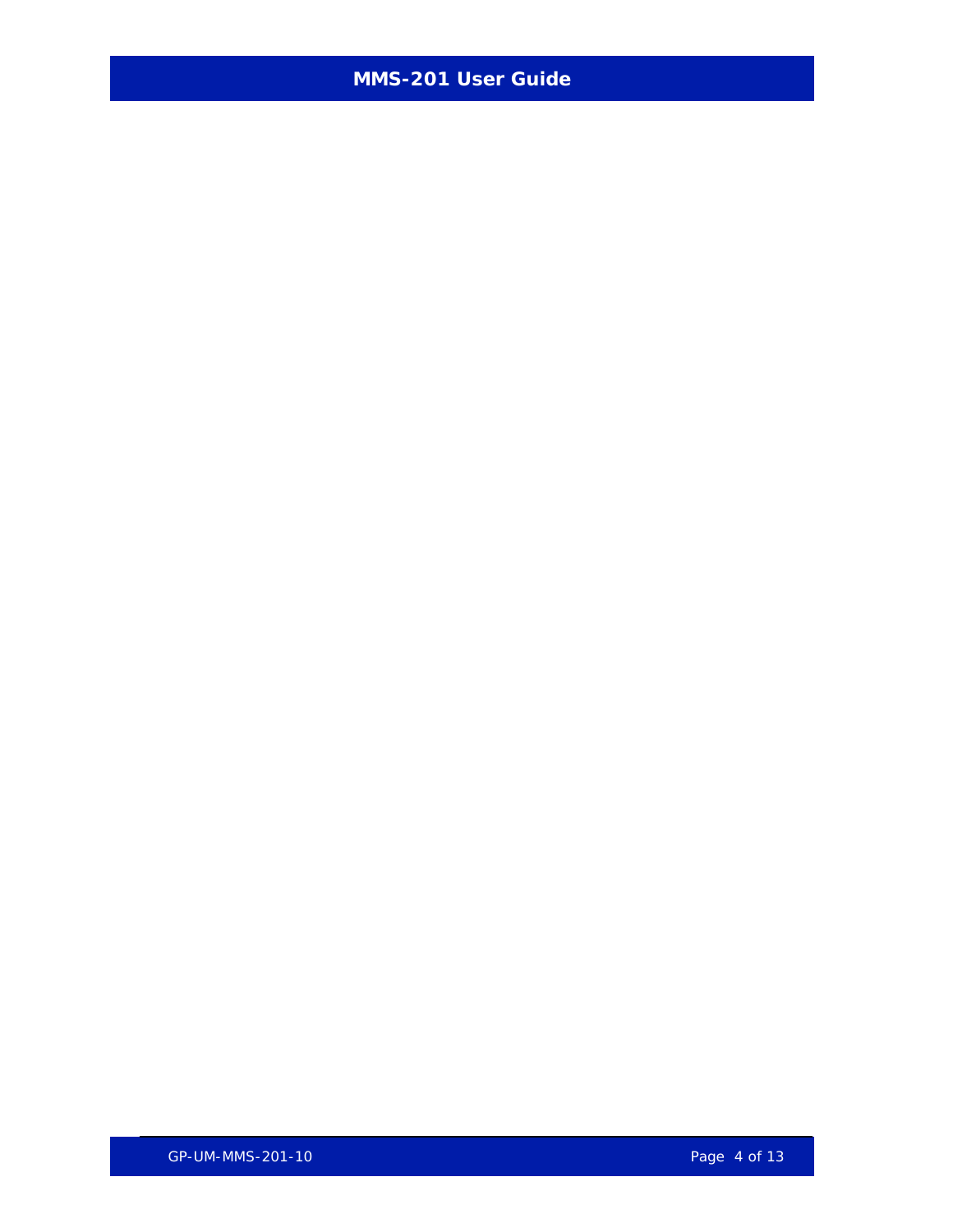| <b>Section 2.0</b> |  |
|--------------------|--|
|                    |  |
|                    |  |
|                    |  |
| <b>Section 3.0</b> |  |
|                    |  |
|                    |  |
| <b>Section 4.0</b> |  |
|                    |  |
|                    |  |
|                    |  |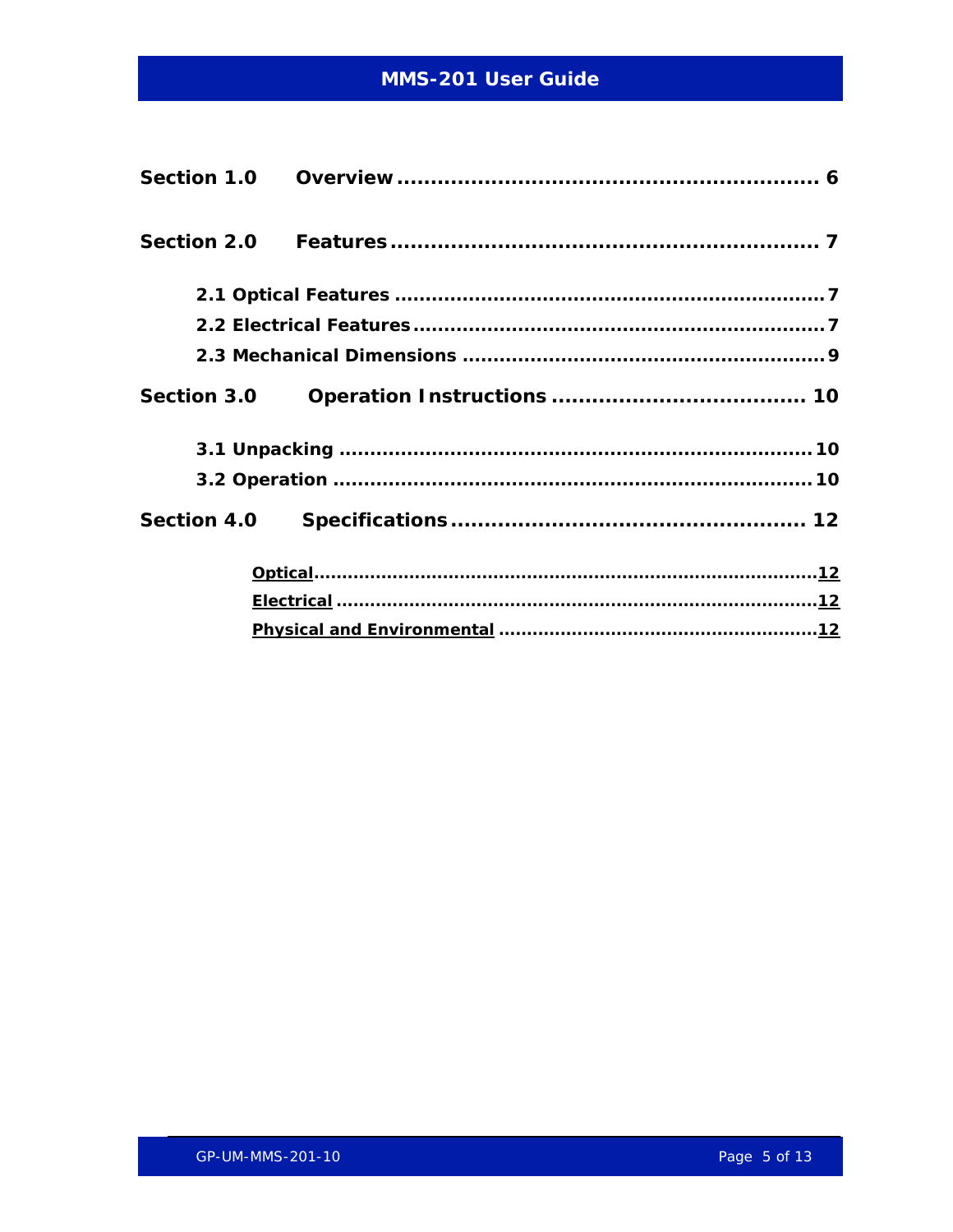#### <span id="page-5-0"></span>**Section 1.0 Overview**

The MMS-201 is a mode scrambler specially designed for applications that require a uniform beam profile in multimode fiber. It uses a specialized General Photonics technology to perform random polarization spatial mode scrambling inside the multimode fiber to enhance the uniformity of the output beam profile.

[Figure 1](#page-5-1) shows the MMS-201. The optical input and output fiber pigtails and electrical power connector are on the front panel. Once the electrical power (24V) is connected, the module will immediately begin mode scrambling. If the optional enable/disable input is not used, it will continue scrambling as long as the power supply is connected.

<span id="page-5-1"></span>

**Figure 1 MMS-201 multimode scrambler**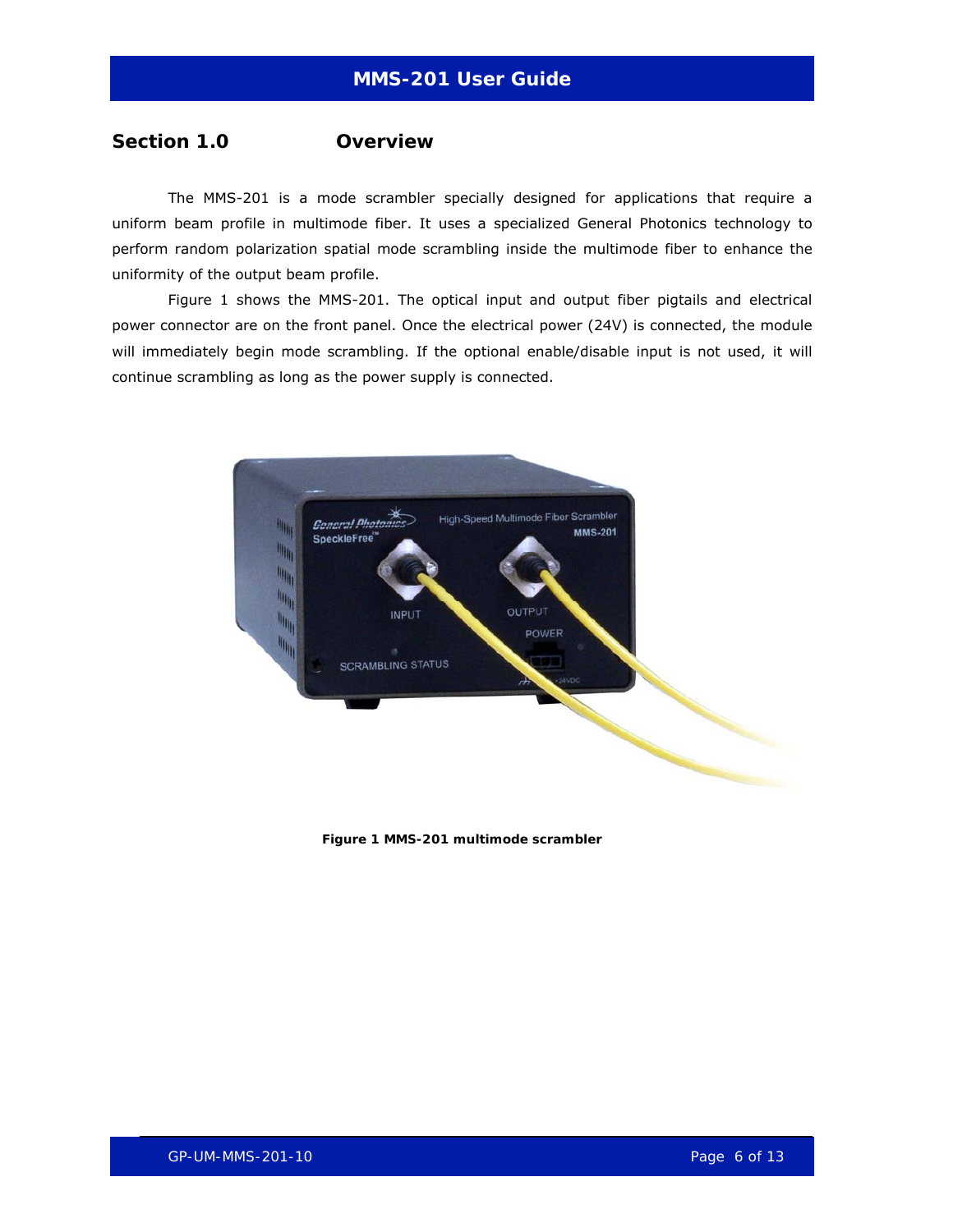<span id="page-6-0"></span>**Section 2.0 Features** 

#### **2.1 Optical Features**

The MMS-201 has two fiber pigtails to accommodate the input and output optical beams. The external fiber pigtails have 3mm protective jacketing and are about 1-meter long. The optical connectors are standard FC/PC or FC/APC connectors. The external fiber connectors should be cleaned using industry standard cleaning methods before connection to the MMS-201.

Since the optical fiber used in the MMS-201 is multimode fiber (MMF), the bending radius requirement should be more than 30 mm to avoid any additional insertion loss. When the module is not in use (connected), protection caps should be placed on the input and output connectors.

#### **2.2 Electrical Features**

The MMS-201 uses a +24-V DC power supply connected via a 3-pin connector (labeled "POWER" on the front panel). The connector description and pin definitions are listed below.

|                            | Manufacturer Part # | Description                                                                  |
|----------------------------|---------------------|------------------------------------------------------------------------------|
| <b>MMS Power Connector</b> | Molex 0436450300    | 3 Position Rectangular Housing Connector<br>Receptacle Black 0.118" (3.00mm) |
| Mating Connector           | Molex 0436400301    | 3 Position Rectangular Housing Connector Plug<br>Black 0.118" (3.00mm)       |

#### **Electrical connector pin definition:**

| Pin $#$ | Definition          |
|---------|---------------------|
|         | $+24$ VDC           |
|         | Power Supply Ground |
|         | Chassis Ground      |

The front panel of the MMS-201 is shown in [Figure 2.](#page-7-0) The power supply input, the input and output optical fibers, the power indicator LED (red) and the enable/disable indicator LED (green) are mounted on the front panel. A BNC connector for scrambling enable/disable control and a cooling fan are mounted on the rear of the module, as shown in [Figure 3.](#page-7-1)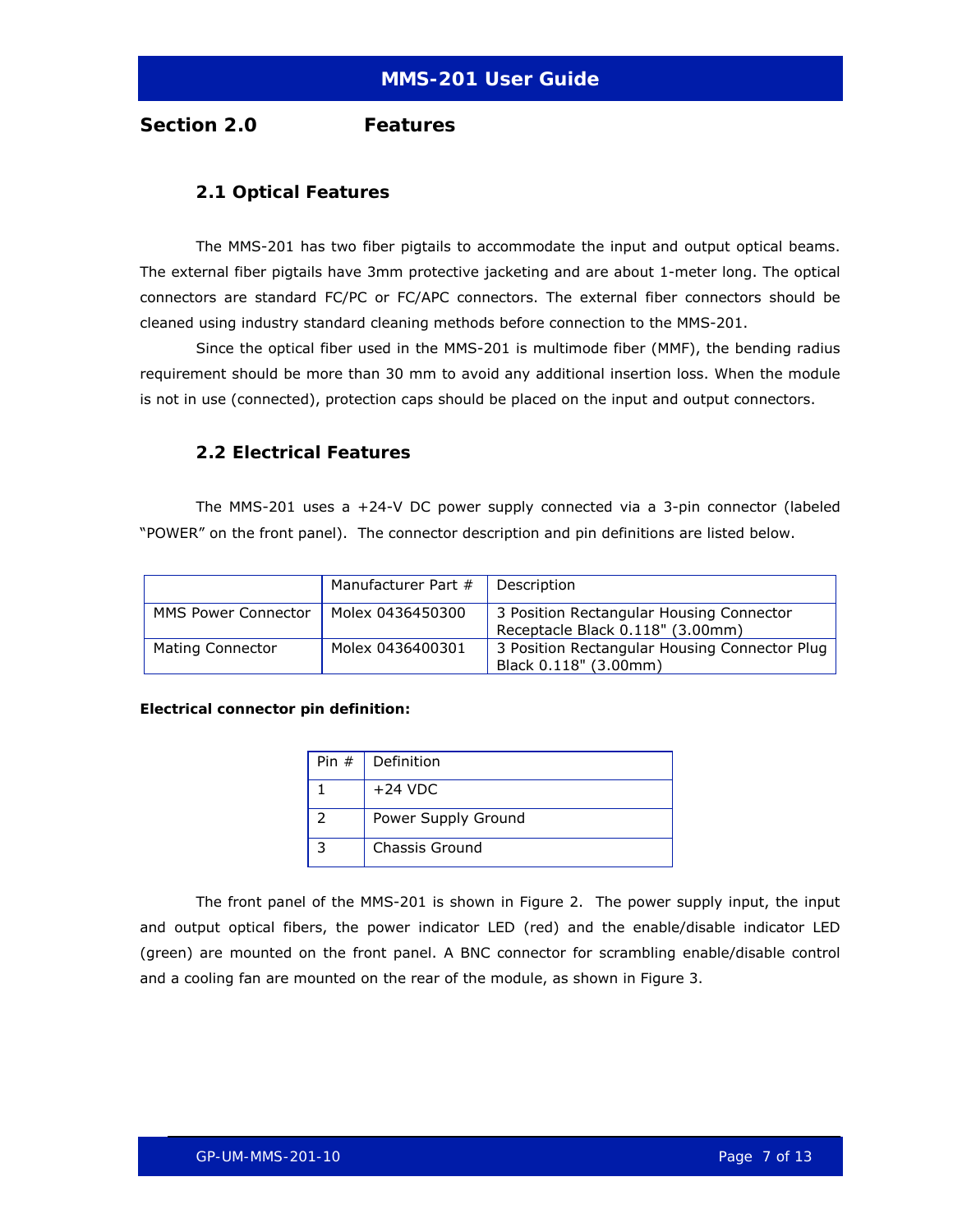

**Figure 2 Front Panel** 

<span id="page-7-0"></span>Front panel description:

POWER: 3-pin power connector (24V)

Power indicator: red LED next to power connector

(on = power connected)

INPUT: Input pigtail

OUTPUT: Output pigtail

SCRAMBLING STATUS: scrambler enable/disable status indicator LED (green)

 $($ on = enabled, off = disabled $)$ 



**Figure 3 Rear Panel** 

<span id="page-7-1"></span>Rear panel description:

BNC INPUT: Scrambler enable/disable input signal

 $TTL$  high/open = enabled

TTL low/shorted to ground = disabled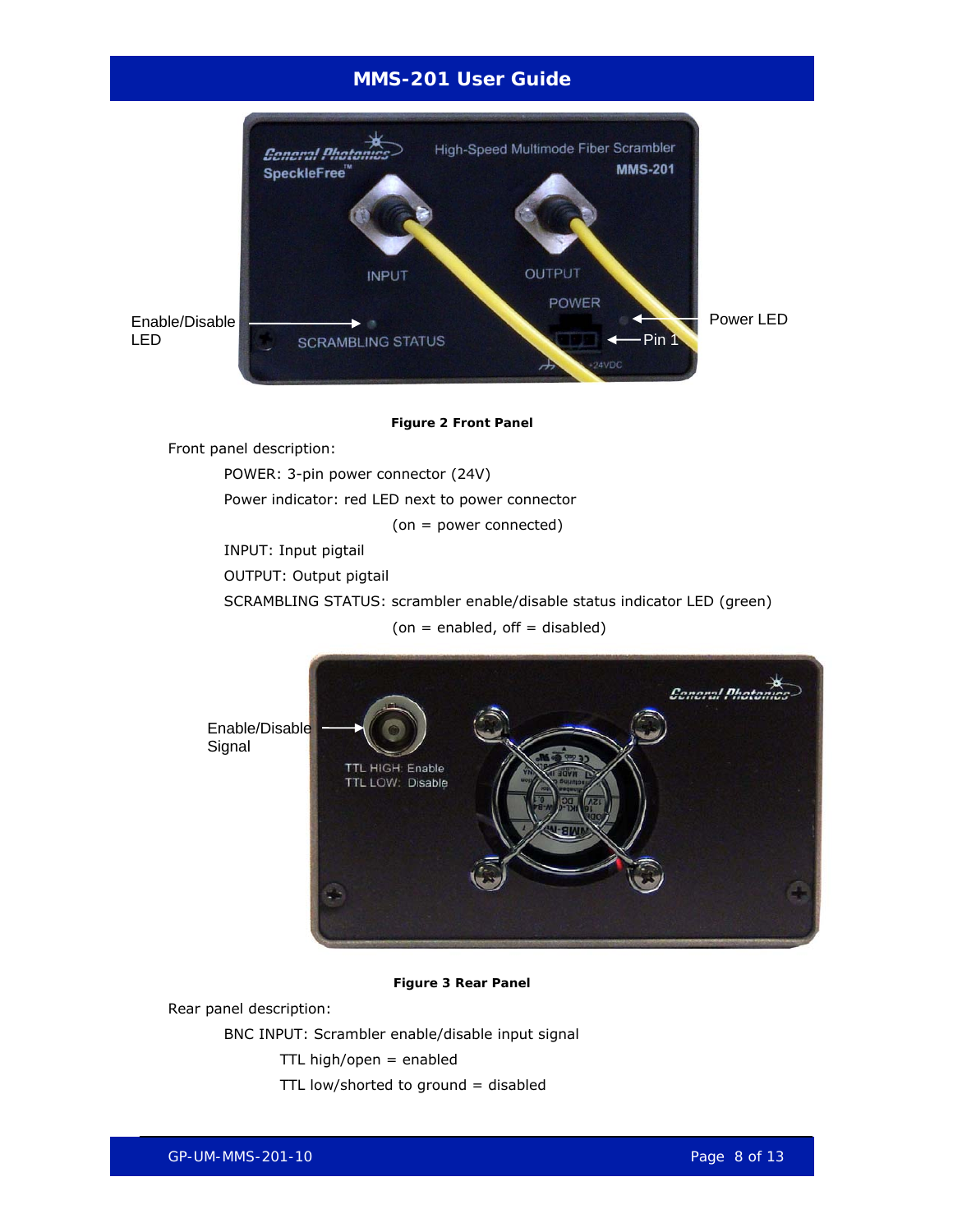#### **2.3 Mechanical Dimensions**

<span id="page-8-0"></span>

#### **Figure 4 Mechanical Dimensions (in inches)**

<span id="page-8-1"></span>[Figure 4](#page-8-1) shows the mechanical dimensions of the MMS-201, including the size and locations of mounting holes. The MMS-201 has 4 mounting holes on the bottom, one at each corner. 6-32 screws can be used to mount it to a surface.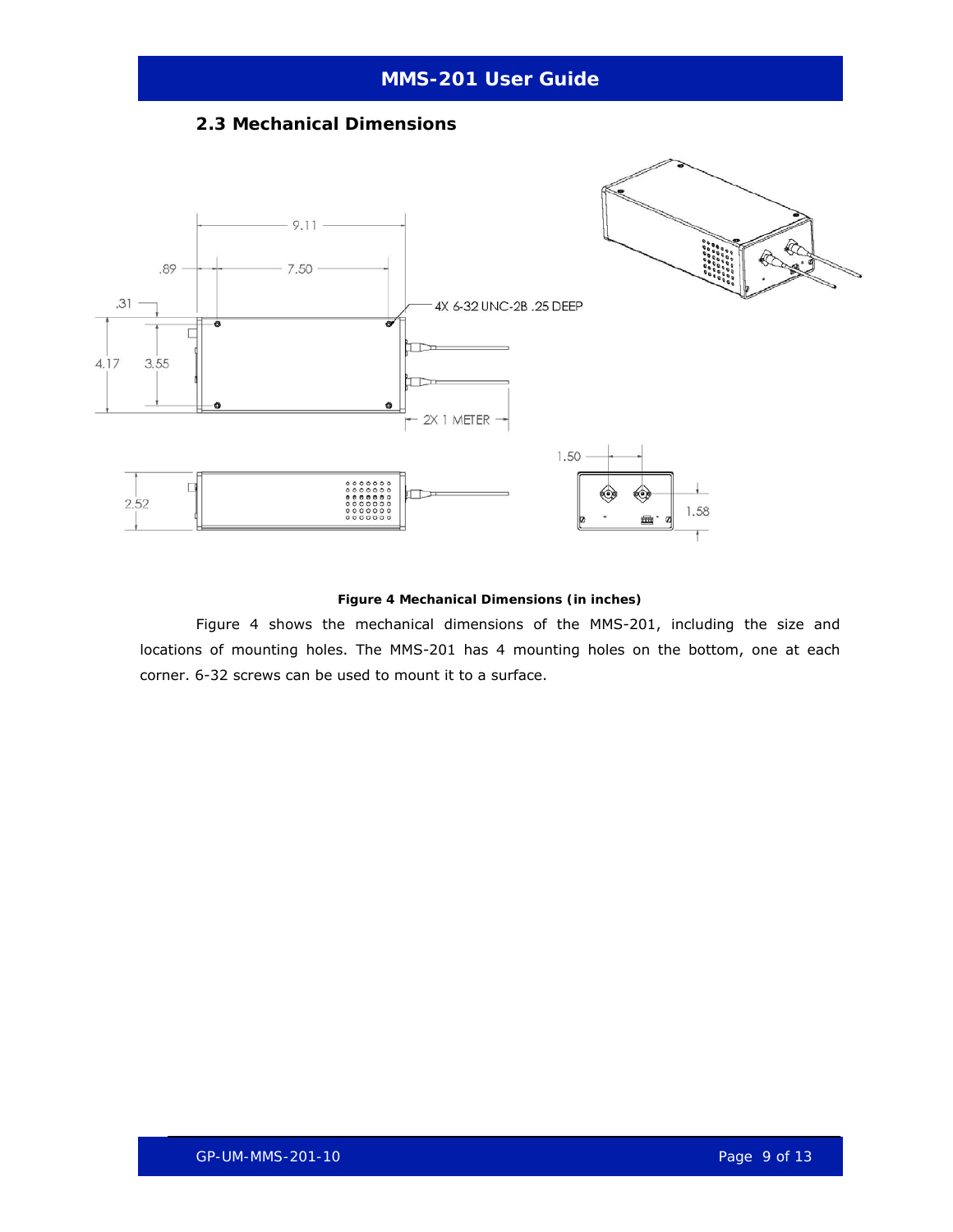### <span id="page-9-0"></span>**Section 3.0 Operation Instructions**

#### **3.1 Unpacking**

Inspect MMS-201 for any physical damage due to shipping and transportation. Contact carrier if any damage is found. Check the packing list to see if any parts or accessories are missing.

Be careful when removing the product from the packing material and when handling the fiber pigtails. Do not apply any stress to the fiber or allow any sharp bends or kinks. Do not drop the connectors or allow them to hang, unsupported, from the pigtails.

Packing List

| Item $#$ | Description                 |
|----------|-----------------------------|
|          | <b>MMS-201</b>              |
|          | Electrical connection cable |
| 3        | User guide                  |

#### **3.2 Operation**

- 1. Make sure the 3-pin power connector is in good shape. If not, do not proceed. Contact General Photonics Corporation immediately.
- 2. Connect the power cable to the 3-pin connector. Make sure the ground pin of the power cord is also connected.
- 3. Connect input and output fibers to MMS-201. Clean the fiber connectors using industry standard procedures before connecting them. Turn off the light source before connector cleaning.
- 4. Connect the other end of the power cable to the 24-Volt power supply.
- 5. The module will begin scrambling as soon as the power supply is connected.
- 6. The BNC connector on the rear panel can be used to enable/disable scrambling without disconnecting the power supply. The default condition with no input is enabled.

TTL high/open/no input scrambling enabled

TTL low/shorted to ground scrambling disabled

7. The green SCRAMBLING STATUS LED indicates the scrambling enable/disable status. The LED turns on when scrambling is enabled.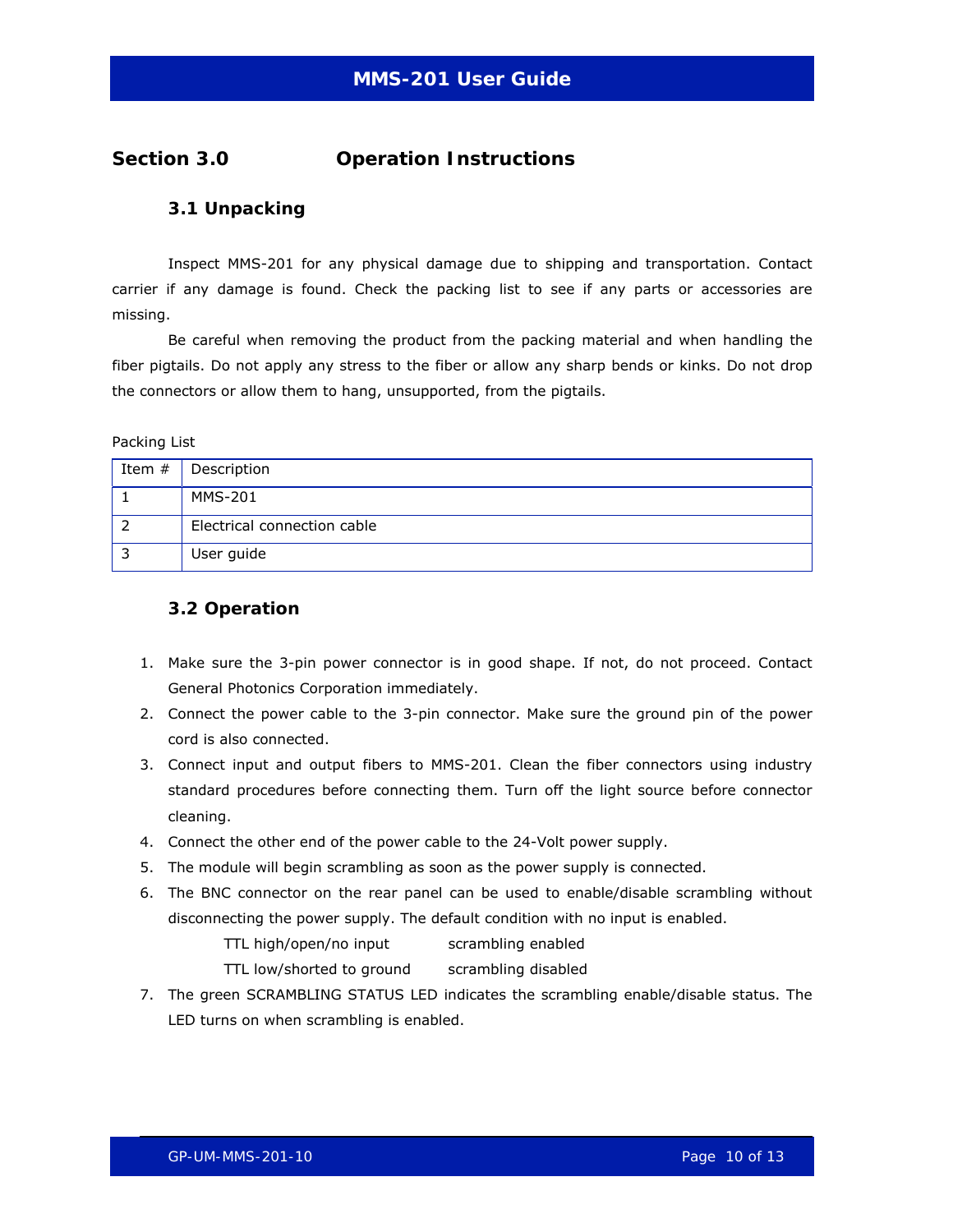The effect of the mode scrambling can be observed by projecting the far-field illumination pattern from the fiber onto a flat surface such as a piece of paper.



Scrambler disabled Scrambler enabled

#### **Figure 5 Illumination patterns with scrambler disabled and enabled.**

<span id="page-10-0"></span>As shown in [Figure 5](#page-10-0), the illumination pattern projected from a multimode fiber is typically very uneven. Once the scrambler is enabled, the spot becomes much more uniform.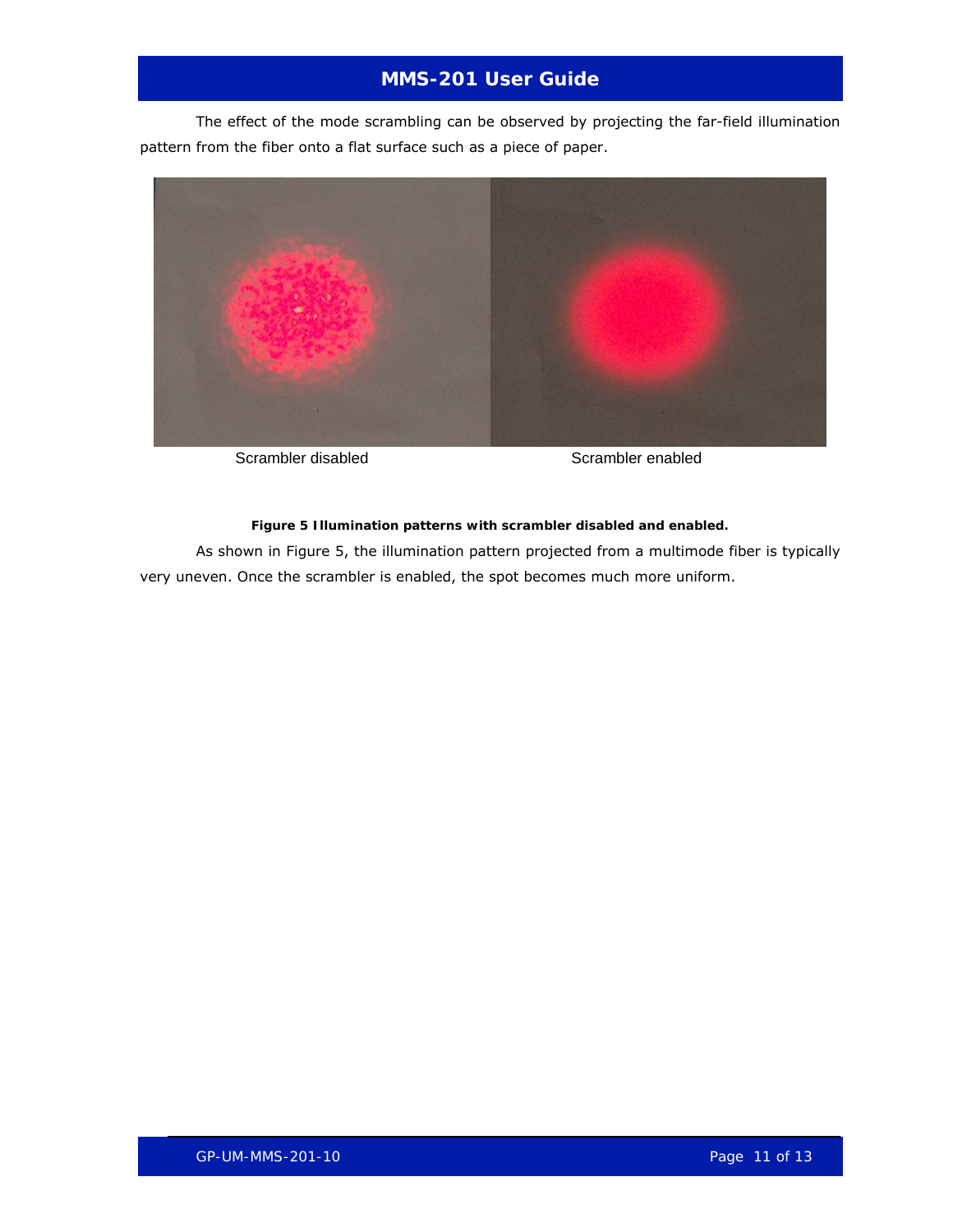### <span id="page-11-0"></span>**Section 4.0 Specifications**

**Optical**

| Operating Wavelength range                       | 530 nm to 1630 nm           |
|--------------------------------------------------|-----------------------------|
| Maximum Insertion Loss at 635nm                  | 1.0 dB including connectors |
| Return Loss                                      | >50 dB (PC connector)       |
|                                                  | >55 dB (APC connector)      |
| Dynamic Mode Scrambling Eficiency <sup>1,2</sup> | >80% (effective power)      |
| Flatness <sup>3</sup>                            | < 20% typical               |
| Ripple <sup>4</sup>                              | $< 10\%$ typical            |
| <b>Optical Power Handling</b>                    | 400 mW                      |
| Connector Type                                   | FC/APC or FC/PC             |
| Fiber Core Diameter                              | $50 \mu m$ (step index)     |
| Fiber NA                                         | 0.22                        |
| Pigtail Length                                   | 1 m each side               |

#### **Electrical**

| Power Supply Voltage       | $74\pm2V$                                                                    |
|----------------------------|------------------------------------------------------------------------------|
| <b>Current Consumption</b> | 0.75A typical, 1A maximum                                                    |
| Drive Frequency            | $22±1$ kHz                                                                   |
| Drive Voltage              | 50-65 V peak-to-peak                                                         |
| Electrical Enable/Disable  | <b>TTL</b> levels<br>TTL high/open<br>Enabled<br>TTL low/shorted<br>Disabled |

#### **Physical and Environmental**

| <b>Operating Temperature</b> | 10 to 40 $^{\circ}$ C                        |
|------------------------------|----------------------------------------------|
| <b>Operating Humidity</b>    | 20 to 80% RH (non-condensing)                |
| <b>Operating Pressure</b>    | Atmospheric                                  |
| Storage Temperature          | $-20$ to 70 $\degree$ C                      |
| Dimensions                   | 23 (L) $\times$ 10.5 (W) $\times$ 6.5 (H) cm |
| Weight                       | $1.1$ kg                                     |

Notes:

- 1. Scrambling efficiency is defined as (Light energy  $\geq$  80% of maximum intensity/Total energy)\* (area over which intensity is  $\geq 80\%$  of maximum intensity /total core area).
- 2. Measured over 80 ms integration time at 635 nm.